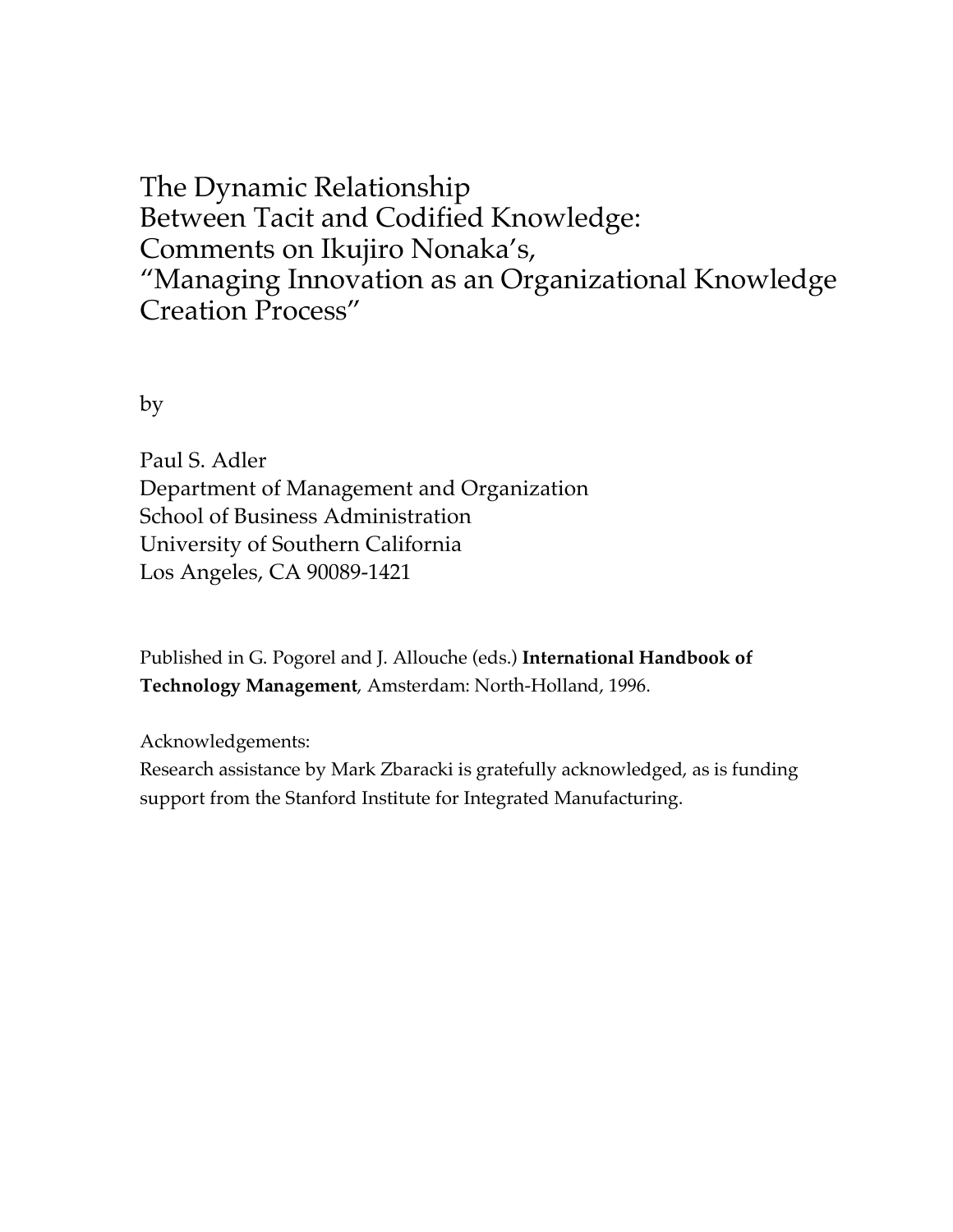The Dynamic Relationship Between Tacit and Codified Knowledge: Comments on Ikujiro Nonaka's, "Managing Innovation as an Organizational Knowledge Creation Process"

Recent research in several apparently unrelated fields has highlighted the insights afforded by distinguishing between two forms of knowledge: explicit knowledge — in its most elaborated form, science — and tacit knowledge — in its most elaborated form, art. Explicit knowledge consists of facts, theories and principles that are codified in research journals, taught in schools, and recorded in industry. In contrast, tacit knowledge is personal and cannot easily be communicated. In industry, tacit knowledge is particularly valued in the skill of a craft worker and the design know-how of an engineer — in general, the accumulated tricks of the trade.

This research suffers, however, from an important limitation, a limitation inherited perhaps from Michael Polanyi's (1958, 1966) original treatment of the issue: it has relied on an exclusively static contrast between tacit and explicit knowledge. In reality, the relationship between tacit and explicit knowledge is not static. For example, while many traditional manufacturing operations rely on extensive bodies of tacit "art" such as found in the skills of craft workers, these skills are often the object of intensive codification efforts. The skill is first made explicit as a set of heuristics and then, through further analysis, "reduced to science."

In the chapter under discussion, Ikujiro Nonaka has developed a conceptual framework that categorizes this type of knowledge creation — he calls it "externalization," but "codification" might be a more intuitive term — as one of four types of knowledge creation: externalization, internalization, socialization, and combination. In doing so, he has opened the way to more fruitful research on a crucial issue that reaches into the heart of the process of technological innovation. His chapter goes on to use this framework to inform a rich analysis of the innovation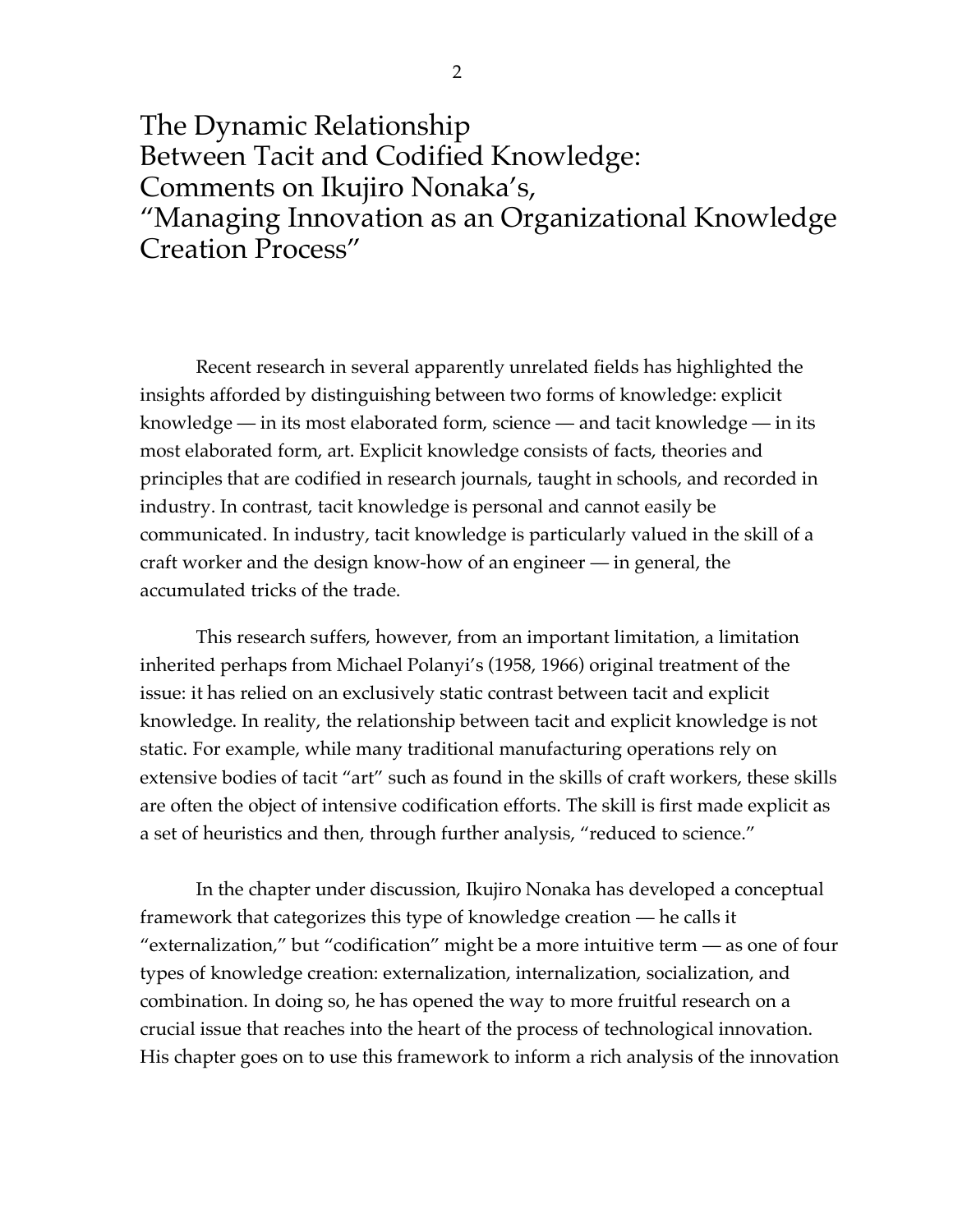process and its key management challenges; but my comments will focus on this starting point.

Before exploring the internal logic of this framework, it should be noted that the tacit/explicit distinction is only one of several dimensions along which forms of knowledge can be characterized. Nonaka mentions several other dimensions in a footnote: universal/specific, public/private, degree of observability, complexity, interdependence. It is not at all obvious at the outset that the tacit/explicit distinction is the one that will provide the most fruitful overarching structure for a theory of the knowledge creation process. While the richness of Nonaka's chapter makes an effective case for such a focus, future research should assess the possible contributions of these other dimensions to our understanding.

Turning now to Nonaka's typology itself, we should note that three of the four cells have been studied by researchers in other fields, and future technology management research could benefit from this knowledge base. First, educational researchers have studied how students "internalize" codified textbook knowledge: we are starting to understand the importance of "active" learning, and in particular to understand the key role played by the mobilization of prior knowledge in facilitating or impeding this internalization. Learners are not "empty vessels" into which knowledge is poured. For the effective learning of explicit forms of knowledge, learners must have the opportunity to link the new knowledge to their existing knowledge and its underlying assumptions, and for this to occur, practical use of the new knowledge in natural settings is critical.

Second, sociologists and anthropologists have studied the transmission of tacit knowledge in the acculturation process; this provides a powerful model for the "socialization" process such as we observe it at work in situations such as apprenticeship. Notwithstanding Nonaka's (playful?) comment on U.S. MBA education as a (mere?) combination of existing bodies of explicit knowledge into new explicit knowledge, the more forward-thinking business schools have sought to develop pedagogical methods that address the need for the trasmission of managers' tacit knowledge: this is the logic of the famous Harvard Business School case-study approach to learning the "art" (as distinct from the science) of management.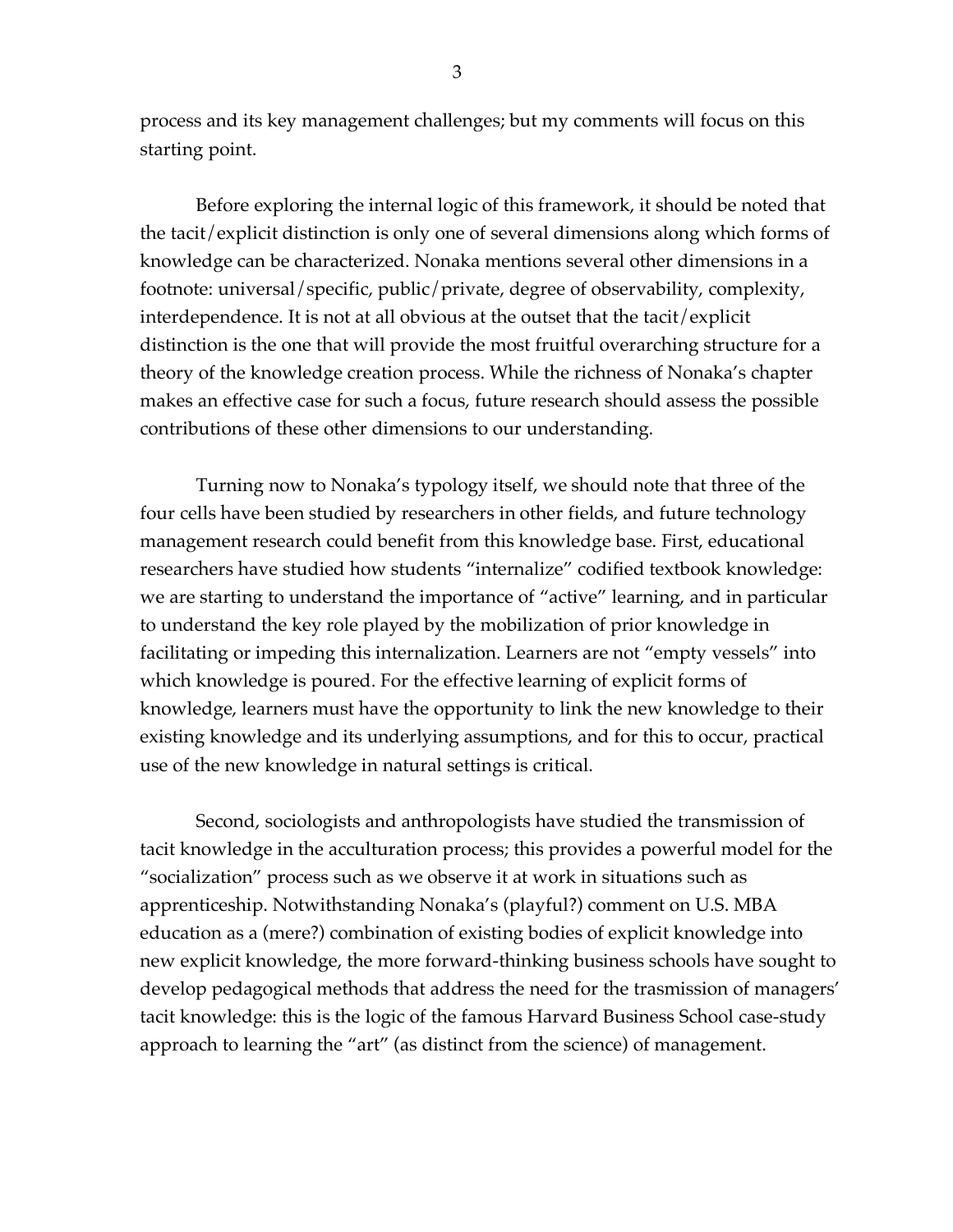Third, historians of science have studied the "combination" process, the elaboration of explicit knowledge into further explicit knowledge. But here we encounter an important limitation of Nonaka's framework. As Nonaka himself points out, the effective pursuit of "combination" typically requires an important dose of tacit knowledge, in particular in the form of metaphor and insight. This dependence of combination on tacit knowledge highlights a key limitation of Nonaka's 2x2 matrix: the distinction of tacit and explicit forms of knowledge is important for classifying knowledge at a given point in time, but it may not be so helpful in characterizing the development of knowledge over time.

The fourth cell, "externalization," in contrast with the other three, refers to a process about which we currently know little (or at least about which little has been externalized!). The benefits of such externalization/codification may be enormous. First, a process that once depended upon the experience of a particular worker can be more easily taught to new workers. Second, codification permits standardization, and a standardized practice is more amenable to improvement. Third, the passage from tacit to codified is a process that seems to gain momentum: each new step in codification strengthens the foundation for further investigation.

But here again we encounter the previously-mentioned limitation of Nonaka's framework when we ask: what is the role of tacit knowledge in the newly codified field? Most of those who have explored the real functioning of codified bodies of knowledge agree that tacit knowledge does not simply disappear — the codified knowledge, to be useful, must be "internalized," to use Nonaka's term but no clear model of the dynamic relationship between tacit and explicit knowledge has emerged. The goal of my comments is therefore to use Nonaka's framework as a stepping stone toward the elaboration of such a dynamic model.

My comments are in two parts. The first part briefly reviews previous research in several fields that has used the tacit/explicit distinction, beginning with an outline of Polanyi's notion of tacit knowledge and then examining the deployment of that notion in various fields. The second part focuses on the problem of a the dynamic interrelationship of tacit and explicit knowledge, in particular as it occurs in the process of externalization/codification.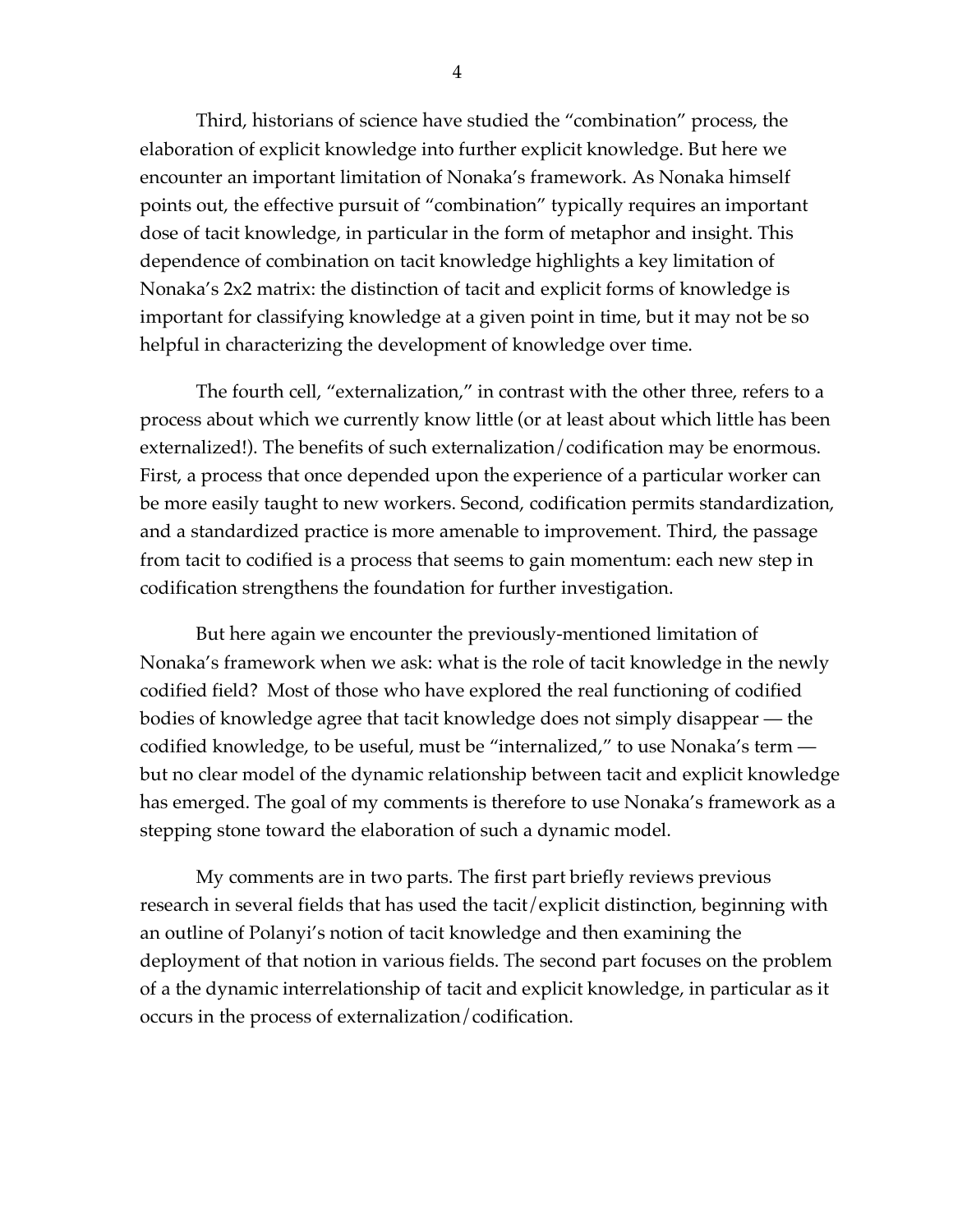### **PREVIOUS RESEARCH ON TACIT KNOWLEDGE**

### **Michael Polanyi**

Michael Polanyi (1958, 1966) developed the notion of tacit knowledge in response to the doctrine of scientific objectivism which he traced to the work of Locke and Hume. Objectivism claims that scientific theory must be testable by experience. Theory contradicted by experience must either be revised or rejected. Further, theory that does not relate to experience or cannot be tested should also be revised, so that it can be compared to experience. This doctrine leaves no place for personal judgement — all relevant knowledge is, by definition, objective rather than personal.

Polanyi considered this view inadequate because he thought science always retains a personal element. Tacit knowledge — the fact that "we know more than we can tell" — is that personal element. Around this idea Polanyi built his system of philosophy.

Polanyi demonstrates the importance and generality of tacit knowledge through an analysis of perception. At one level, the level of "focal awareness," is the object to which we attend. At another level, the level of "subsidiary awareness," are the particulars of that object. In attending to the focal awareness, we can identify the object, but we cannot identify the particulars of our subsidiary awareness — they are tacitly known. For example, in recognizing a face, we are only aware of the face as a whole. Though we use the features of the face to identify the person, we cannot simultaneously attend to the specific features of the face and to the face itself. Focusing on the particulars destroys the meaning of the object of our focal awareness. We tacitly know the particular features through our subsidiary awareness of them while attending to the face as a whole.

The tacit/explicit distinction helps explain not only psychological "primitives" such as perception, but also higher-order operations, such as skilled performances such as dancing and cognitive functions such as scientific research. In the realm of the skilful performance, tacit knowledge manifests itself in the routine of the performance. The performer cannot attend to the elements of the performance, for then the performance would fall apart. A skillful performance requires the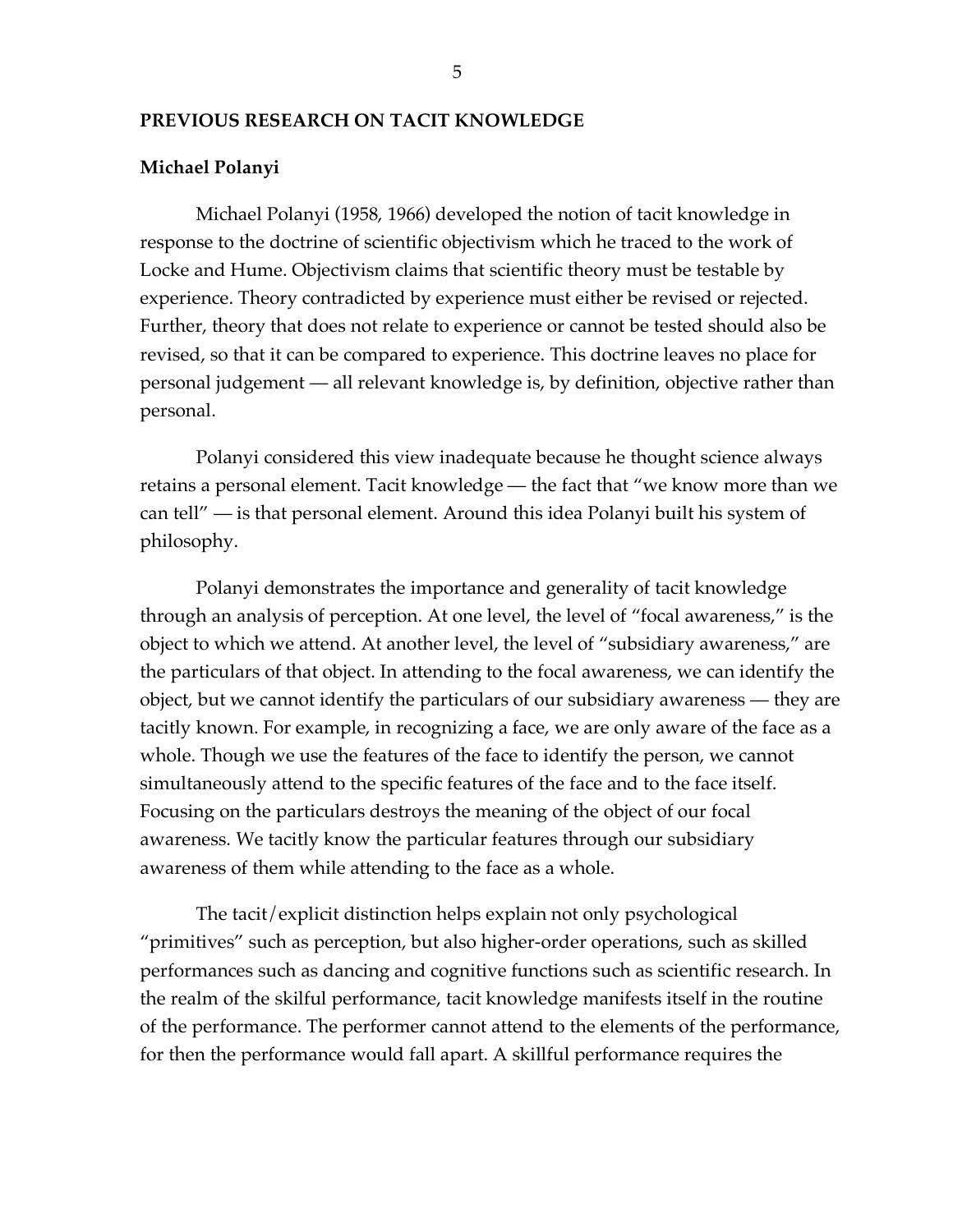performer to focus on the whole, and be aware of the particulars of the performance only subsidiarily.

Tacit knowledge also operates in science, and this in at least three different ways. First, identifying a research question — a problem for explanation — requires tacit knowledge. Identification of a "good" problem must occur through tacitly knowing that something worth discovering is near.

Second, tacit knowledge is required to make sense of scientific theory. In order to use a theory, we must engage in an act of "indwelling," or in Nonaka's terminology, internalization — understanding the joint meaning of the theory and the facts to which it refers requires an intuitive understanding of the linkage between the theory and the facts. Thus, understanding the results of an experiment cannot involve a simple empirical confirmation or denial of a theorem; interpreting the results demands a deeper understanding, using tacit knowledge.

Finally, tacit knowledge aids the scientist in understanding when and how to deploy formal methods. Science demands intuition, not only methodical testing of theory. Polanyi describes how the scientist might encounter results that seem to disconfirm a theory but nevertheless not reject the theory. Instead, the scientist looks for the possibility of error in the method, checks the data over, and, if the results still hold, may simply reject the results as unreasonable, because of some inexplicable confidence in the theory — some tacit knowledge, affirming the theory over the objective results. Kuhn's analysis of scientific revolutions can be seen as supporting this view of the practice of science.

# **Tacit knowledge in organizational research**

We hear several echoes of these issues in the field of organizational research:

\* Gerwin (1981) summarizes two key dimensions of types of technology as variety and explicitness. This parallels Perrow's distinction between the number of exceptions and the degree of difficulty in solving them. Explicitness in this sense subsumes predictability and controllability.

\* March and Simon (1958) analyze the role of routines, whether tacit or codified, in organizations. March and Simon identify routines as an essential component of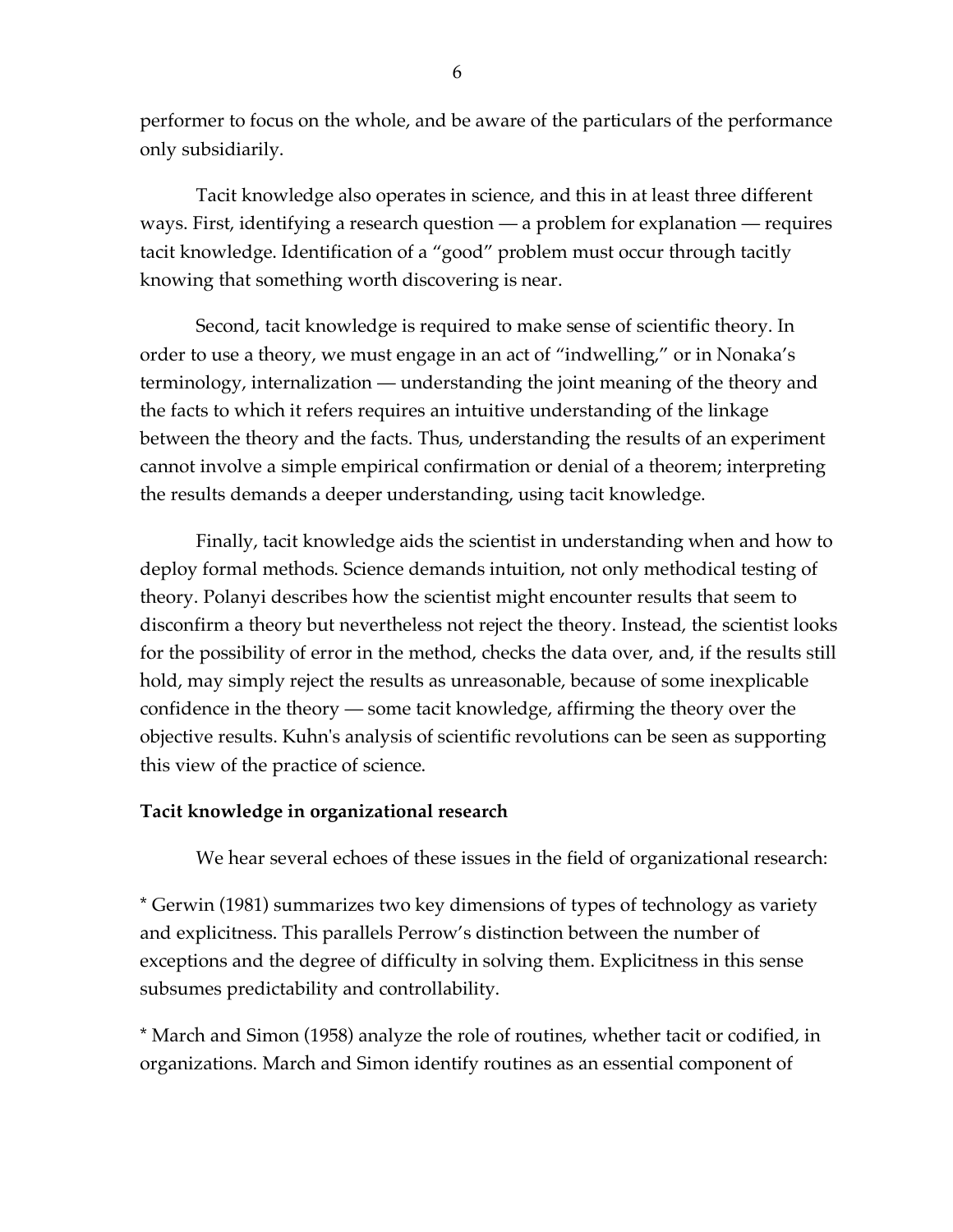organizational life, and notes that they significantly influence behavior of individuals and groups.

\* A number of scholars (e.g.: Daft and Lengel, 1986) have explored the way communication media and organizational arrangements vary with the degree of ambiguity and equivocality in the information that needs to be processed. Tacitness is key component of equivocality.

\* Much of the literature on organizational culture argues that culture is most effective in shaping behavior when the relevant components of culture are tacit. Schein (1984) for example, argues that culture derives much of its power to shape organizational behavior through the impact of deep-seated assumptions about the way the world works. These assumptions, he argues, are powerful precisely because they are invisible — tacit.

\* The research on bureaucracy and formalization in organizations (Hall, 1987) highlights the contrast between "organic" and "mechanistic" structures (Burns and Stalker, 1961) — which is fundamentally a difference in the degree of tacitness of the organizational routines. More generally, the contrast between the formal and informal aspects of organization largely overlaps the distinction between codified and tacit.

# **Tacit knowledge in the sociology of work**

Sociologists have employed the tacit/explicit distinction in the question of technological change and "deskilling." Though the issue finds its roots in the ideas of Karl Marx, the problem is explicitly stated by Harry Braverman (1974). Braverman argued that the objective of production efficiency pushes managers to seek greater control — through eliminating worker autonomy — and lower costs through reducing skill requirements. "Scientific management," as developed by Frederick Taylor, provides management with key techniques for achieving both goals — time-and-motion studies reduce skill requirements and the conduct of these studies by managers (or by loyal industrial engineers) reduces worker autonomy. Braverman claims workers are thus left with mindless tasks. Braverman sees automation as a further opportunity for management to eliminate the skill in workers' tasks, particularly in such crafts as machining, and to embody it in the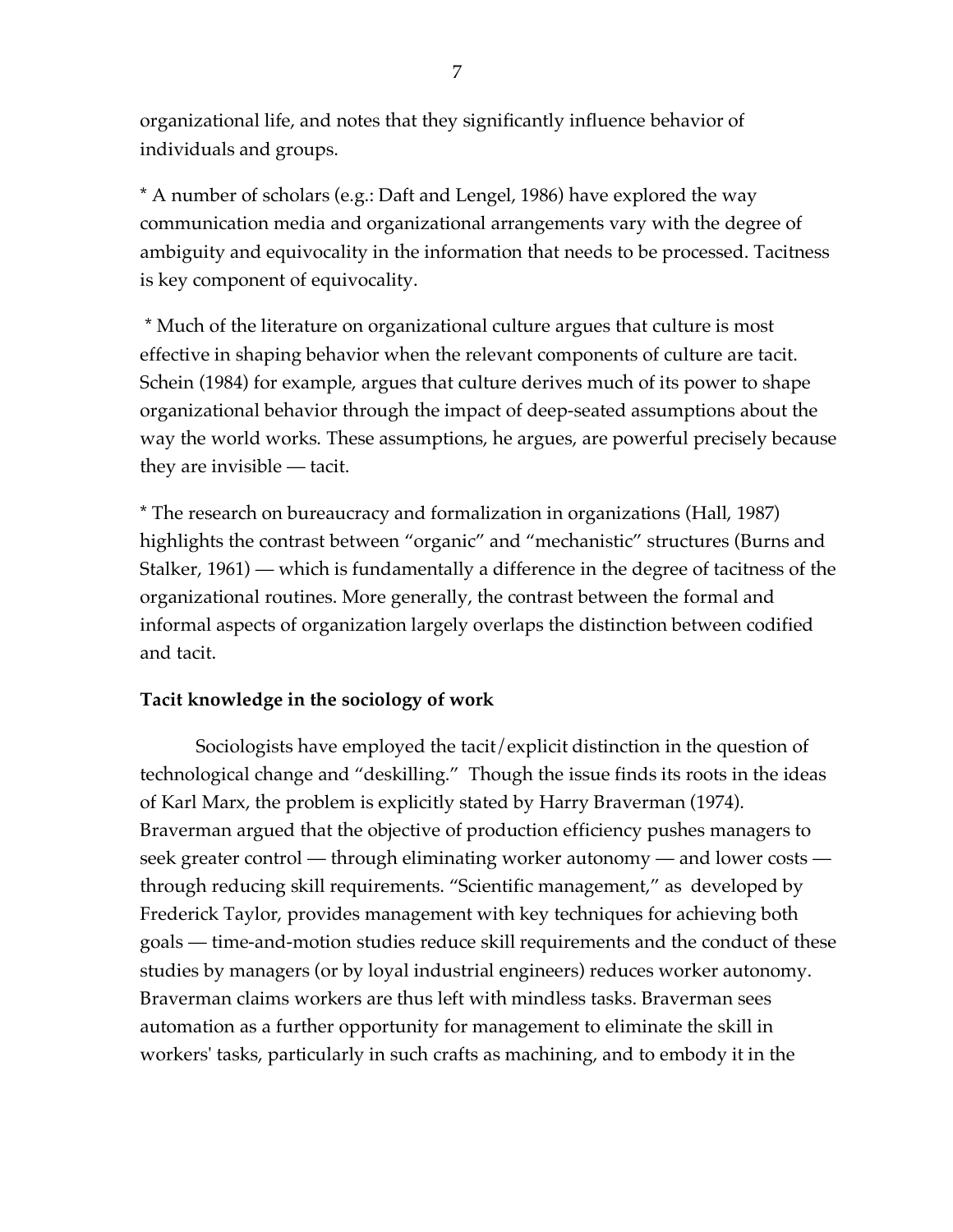automated equipment. The worker, once highly skilled, now merely tends a machine.

Manwaring and Wood (1984), using Polanyi's theory of tacit knowledge, criticize this deskilling proposition. They argue that workers possess tacit skills which management's deskilling efforts cannot remove. They identify three types of tacit skills. First, workers accumulate tacit skills through routine experience — for example, driving, typing, or operating a machine. Even the performance of extremely simple tasks improves with the accumulation of such tacit knowledge. Second, effectively performing repetitive activities typically requires tacit "tricks of the trade." They cite examples where workers must make minor adjustments which the official procedures do not identify, but the worker has learned through experience. Finally, effective task performance usually requires cooperative skills, necessary due to the collective nature of the labor process. Manwaring and Wood argue that although important divergences of interest separate capital and labor, managers need workers' tacit skills. This limits the effectiveness of the Taylorist system.

## **Tacit knowledge and computer-based system design**

A third area of research that has used the tacit/explicit distinction to powerful effect is some of the research on work-oriented or user-oriented computer system design. Ehn's analysis of the design of computer-based systems (Ehn 1988) relies greatly on the tacit/explicit distinction. He argues that "tacit knowledge neither can nor should be formalized into algorithmic procedures" (1988. p. 445). This argument relies on a notion of tacit knowledge drawn from Polanyi as well as Heidegger's analysis of the "ready-at-hand" (1962) and the analysis of game-playing in Wittgenstein's later work*,* specifically <u>Philosophical Investigations</u> (1953).<sup>1</sup>

Toward the end of his book, he summarizes an interesting discussion by Janik (1986) of three forms of tacit knowledge that can be codified:

1. knowledge that has been kept tacit for political or economic reasons — such as some craft trade secrets.

<sup>&</sup>lt;sup>1</sup> This line of thought owes much to Winograd and Flores (1986) and Dreyfus and Dreyfus (1986).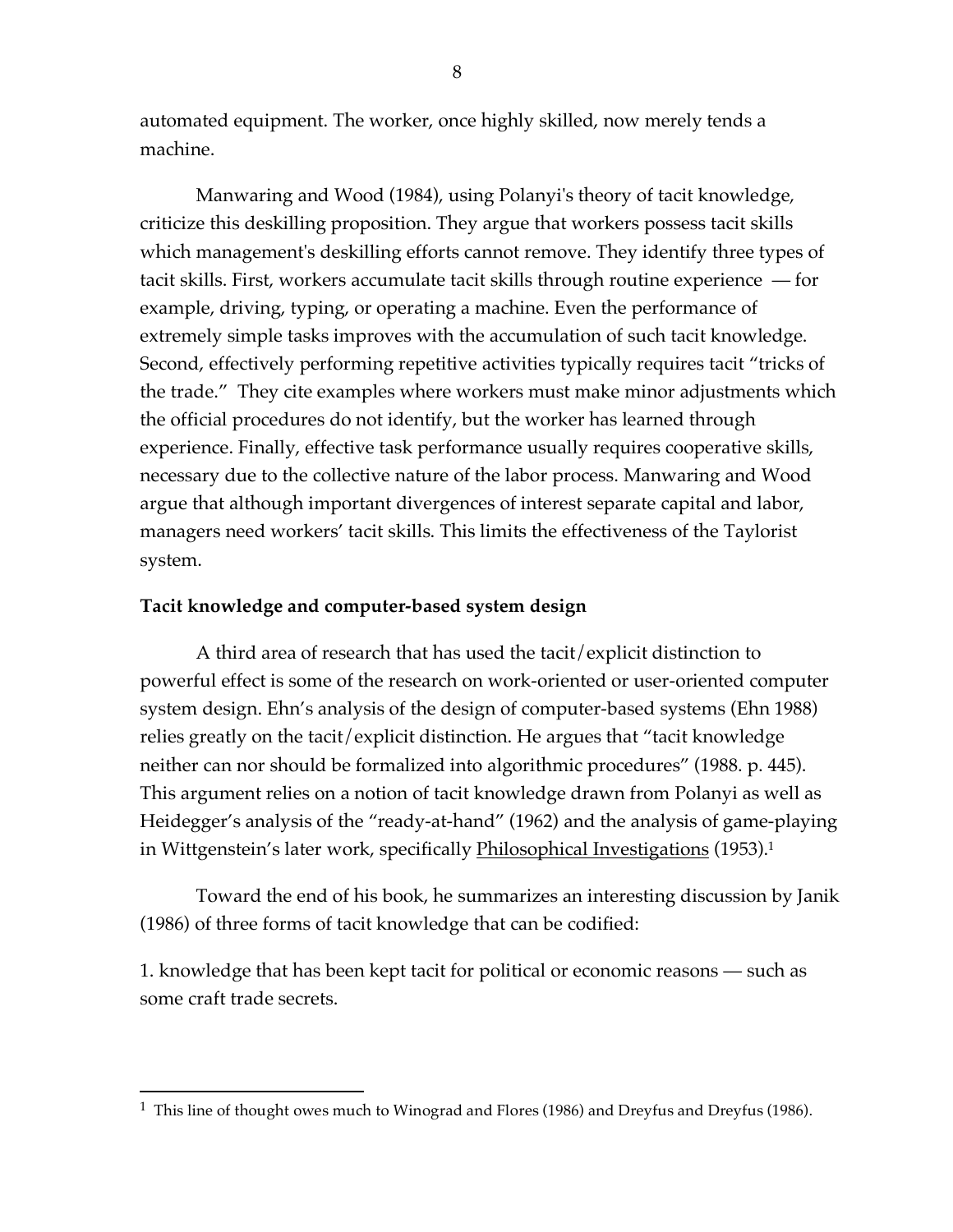2. knowledge that could be made explicit but never was because no one had an interest in doing so. For example, much, but not all, the craft skill of the blacksmith, Janik argues, could be made explicit by the kind of analysis proposed by Frederick Taylor. Here Ehn and Janik give Polanyi's analysis an interesting twist: they argue that not all the relevant knowledge could ever be made explicit without deskilling and degrading the worker.

3. knowledge that constitutes the presuppositions of everyday practice, which never comes to mind except in conditions of breakdown. Here Ehn and Janik retain Polanyi's analysis that if too much of this background knowledge becomes explicit, it will impair the performance of the task at hand.

Apart from these three kinds of tacit knowledge — forms that could in principle at least in part be rendered explicit — there is another form of tacit knowledge that remains totally resistant to codification: the tacit knowledge that takes the form of aesthetic and moral judgements. Such knowledge is communicated by experience under the guidance of someone more skillful. 2

Finally, there is the tacit knowledge that allows the expert to know when the transcend the traditional rules, whether these rules are explicit or tacit. This Ehn and Janik consider the most important element of tacit knowledge, and it too defies codification.

# **Tacit knowledge and the economics of technological evolution**

Conventional economic analysis of knowledge (see for example Arrow, 1962) focuses exclusively on explicit and public knowledge. Economic research on explicit knowledge assumes that knowledge can be transferred without cost by simple duplication.

But much important technological knowledge is tacit. To the extent that the knowledge is tacit, it cannot be costlessly duplicated. Indeed, it may not be transferable at all without transferring the people who possess the knowledge. Growth of tacit knowledge depends less on traditional factors of technological

 $\frac{2}{5}$  Ehn 's discussion here is rather confused, since he attempts to ground the difficulty of articulating this knowledge in the sensuous nature of the experience that gives rise to the knowledge. But moral judgements, unlike aesthetic ones, don't necessarily or even typically have a sensuous base, and some elements of aesthetic understanding can indeed be rendered explicit, and this category of knowledge therefore belongs to Janik's type 2.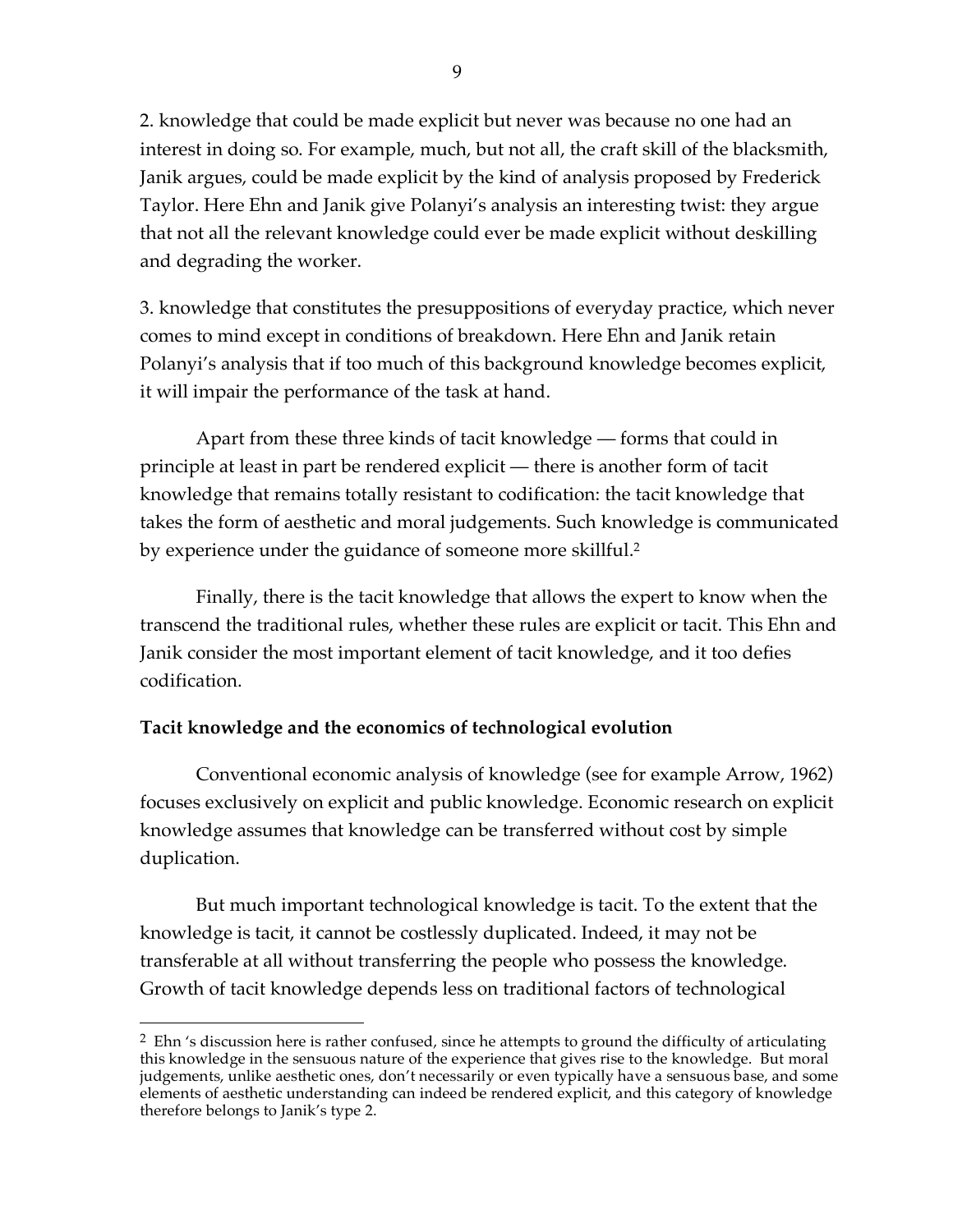progress, such as publications and patents, and more on firm-specific efforts and the cumulative learning that ensues.

Dosi (1982, 1988) argues that tacit knowledge is a key element of the innovative process. First, he develops the concept of "technological paradigms." Following Kuhn (1970), Dosi defines a technological paradigm as a "'model' and a 'pattern' of solution of selected principles derived from natural sciences and on selected material technologies" (1982, p. 152, emphasis in original). Dosi argues that the direction of the technological change follows a "technological trajectory," which is the "pattern of 'normal' problem solving activity." Technological knowledge is not as well codified as scientific knowledge. Kuhn's analysis of scientific revolutions shows the importance of tacit knowledge in shaping the trajectory of scientific knowledge, and tacit knowledge shapes technological development even more powerfully. The paths of technological growth do not simply reflect market demands or scientific developments.

Teece (1988) echoes these themes in his work on technology transfer. He sees the tacit/explicit distinction as central to the choice of technology transfer mechanisms. First, the presence of tacit knowledge adds to transaction costs. Second, where tacitness makes transfer of knowledge is difficult, "first mover" advantages may be greater. Finally, tacit knowledge tends to be cumulative, because knowledge from one project carries over to the next. Therefore, in the presence of tacit knowledge, non-market transfer mechanisms — vertical integration of production and research and development — should dominate over external contracting.

In their analysis of economic growth, Nelson and Winter (1982) also use Polanyi's notion of tacit knowledge, both explicitly and implicitly. They argue that orthodox economic theory does not deal well with the dynamics of change because this theory obscures essential features of the firm. Orthodox economic theory assumes that firms maximize profit by selecting from a comprehensive and codified set of technological alternatives ("recipes") the optimal technique. Nelson and Winter's evolutionary model follows March and Simon, assuming instead that firms have a relatively fixed way of doing things, a set of routines which are difficult to change. These routines are organizational-level analogues of Polanyian tacit skills. When environmental conditions change, firms face a tradeoff: if, in response to a changed context, they attempt to change their routines they will perform less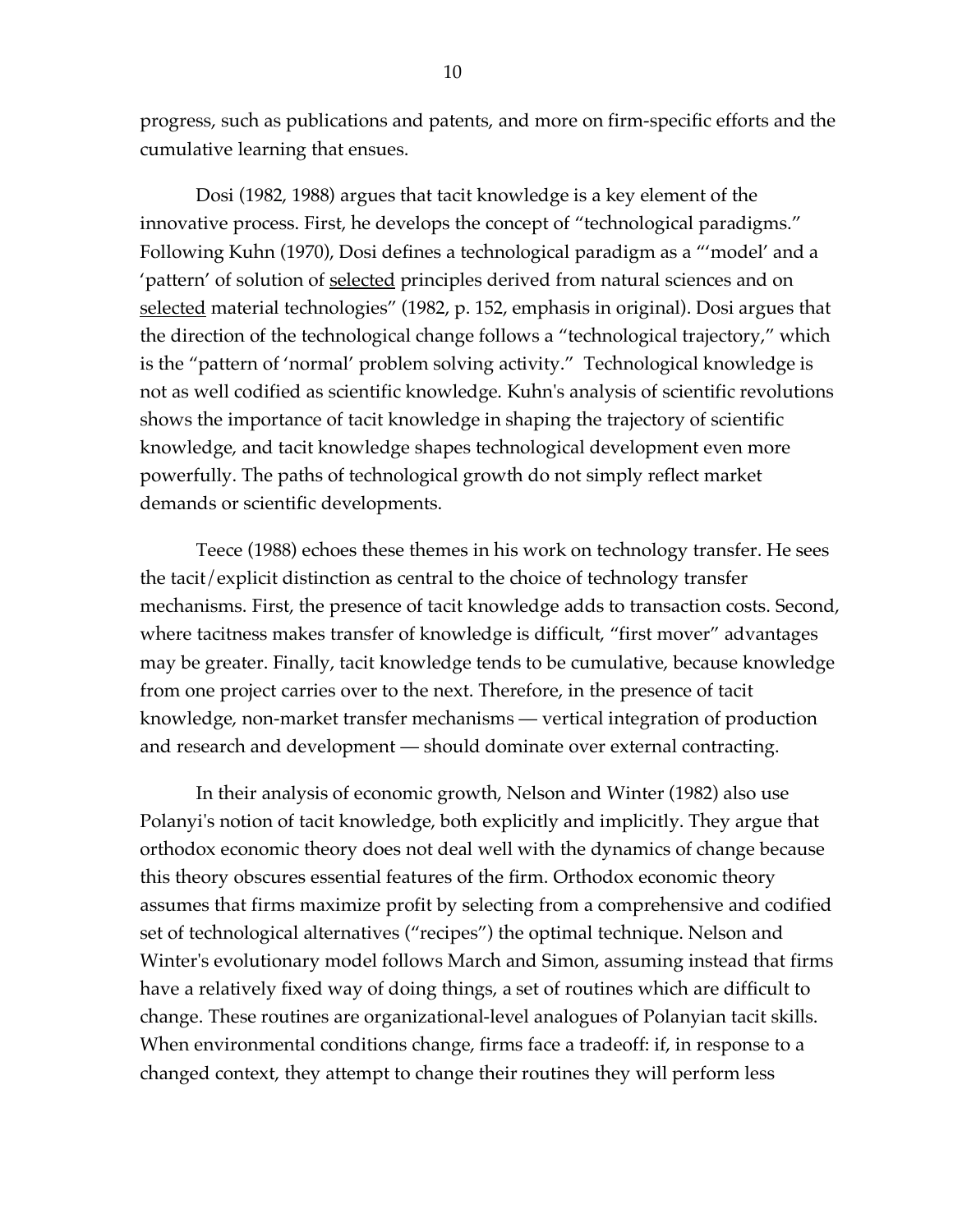efficiently, albeit more "effectively" — the ubiquitous tension between "doing the thing right" and "doing the right thing."

While firms' reliance on routines is not irrational, it indicates that they do not optimize in the conventional sense of the term. The orthodox economic optimization model ignores this key feature of organizational reality. When conditions worsen sufficiently, firms search for new routines, evaluating their current routines, and possibly modifying or replacing the established routines. The selection environment — market conditions and characteristics of other firms in the industry — determines whether firms practicing particular routines will grow or contract.

## **THE IMPORTANCE OF DYNAMICS**

The tacit/explicit distinction contributes in important ways to our understanding of several important phenomena, but one cannot but be struck by the almost total absence of discussion of the dynamic issue: how does tacit knowledge become explicit and codified? What is the new role of tacit knowledge once the old tacit knowledge has been codified?

Polanyi himself was fully pre-occupied by the task of demonstrating the ubiquity of tacit knowledge. It is only in occasional asides that he allows that explicit forms of knowledge offer some important advantages.3

This dynamic process of codification is not well apprehended in any of the bodies of research we have just reviewed:

• With respect to the role of tacit knowledge in organizational theory, we wonder about questions such as these: How do organizations transform tacit into explicit technologies? Does it make a difference to March's analysis whether routines are tacit or explicit? What happens when routines are made more explicit? Organizational research has often contrasted organizations with high and low degrees of formalization, but how should we understand the process of formalization? This is essentially a process of codifying tacit procedural know-how;

 $\frac{3}{3}$  In <u>Personal Knowlege</u>, a chapter on "Articulation" discusses only the parallelism between the tacit and more explicit forms of knowledge in the way both are progressively elaborated, and articulation turns out to have little to do with the passage from tacit to explicit.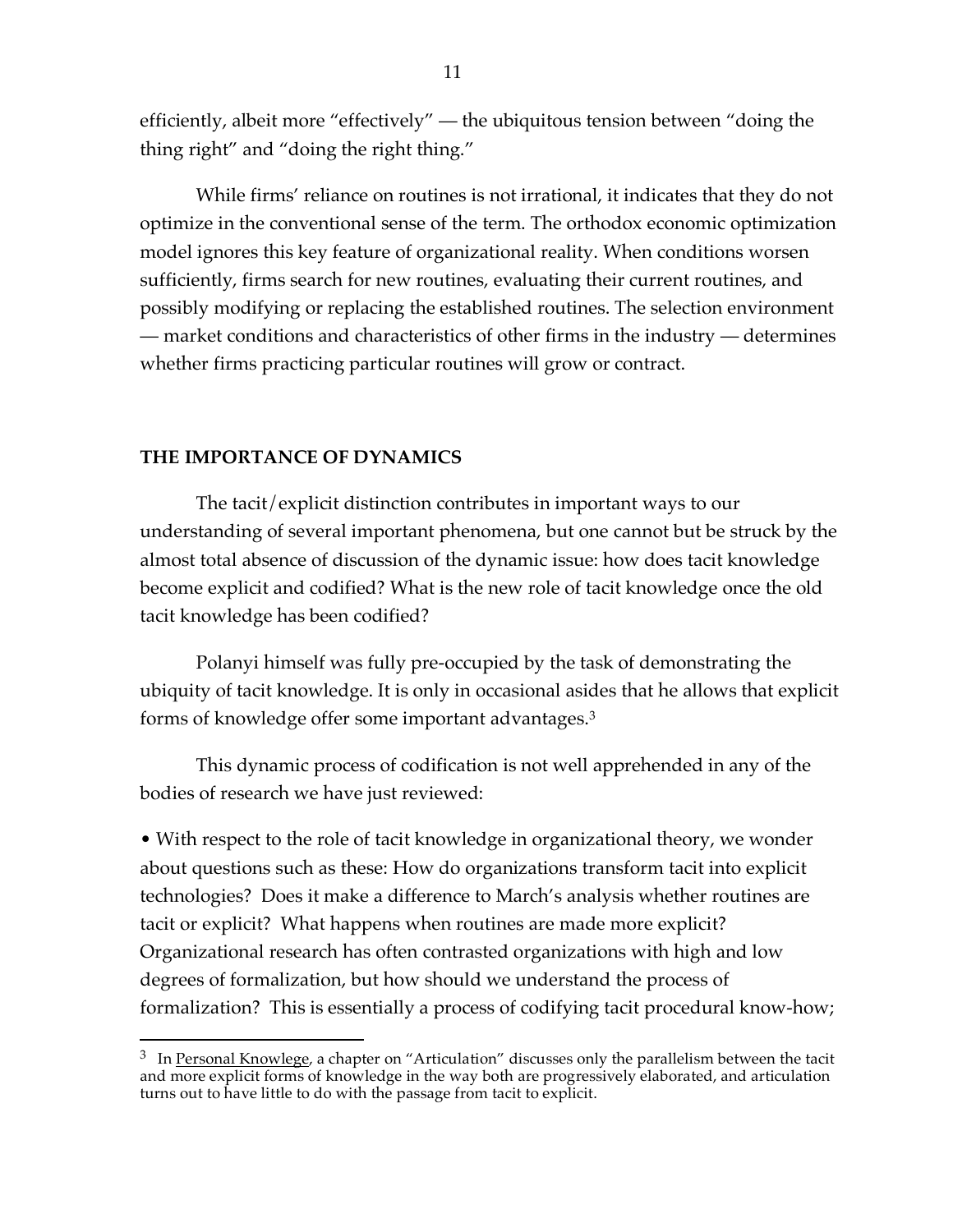how does this process unfold? Cultural change is sometimes deliberately organized, and in this process, making implicit assumptions explicit can play a key role; how does this happen and what is the subsequent impact on culture?4

• Manwaring and Wood do not address the significance of a Tayloristic effort to codify tacit skills. They show that there is always at least a residue of tacit knowledge required to effectively deploy a machine or an explicit routine, but this hardly seems like a fundamental criticism of Braverman's thesis that overall skill requirements are progressively reduced. A more important criticism of Braverman is that he was simply wrong in his basic thesis: in reality, technological change under capitalist conditions leads more often than not to higher skill requirements (Adler, 1986, 1987). But these higher skills are often more technical and less craft-like: thus a series of questions about new forms of off- and on-the-job training required for the new workforce.

• Ehn recognizes that computer designers often completely transform the way work is done; he therefore addresses at least part of the dynamic issue we are studying. He conceives of this transformation of work processes as operating in one of two possible ways. Either tacit knowledge is codified, as in Janik's second form, in which case he argues that deskilling and degradation will inevitably result. Or the current configuration of tacit and explicit knowledge undergoes a "transcendence" — the expert knows when to break with established tacit understandings and attempt to create a whole new fabric of understanding. From Ehn's Polanyian perspective, however, such transcendence can only be understood as a untheorizable leap, since codification is equated with degradation. Sometimes change may indeed take this somewhat mysterious form; but it often occurs through a less mysterious leap of creativity, through a sustained painstaking codification effort — a process into which Ehn's approach offers no insight.

• Dosi's discussion of technological trajectories appears compelling, but begs for discussion of the trajectory that might take a body of tacit knowledge to the form of codified science. What influence would such a transformation have on the dynamic of development? <sup>5</sup>

 $4$  Swidler (//) discusses the role of more explicit elements of culture in the process of societal change.

<sup>5</sup> Note a prior problem in Dosi's account: it is not at all obvious that it is the tacitness of technology that accounts for trajectories. It is equally plausible that the trajectory form of technological development flows from the uneven texture of the space of technological opportunities.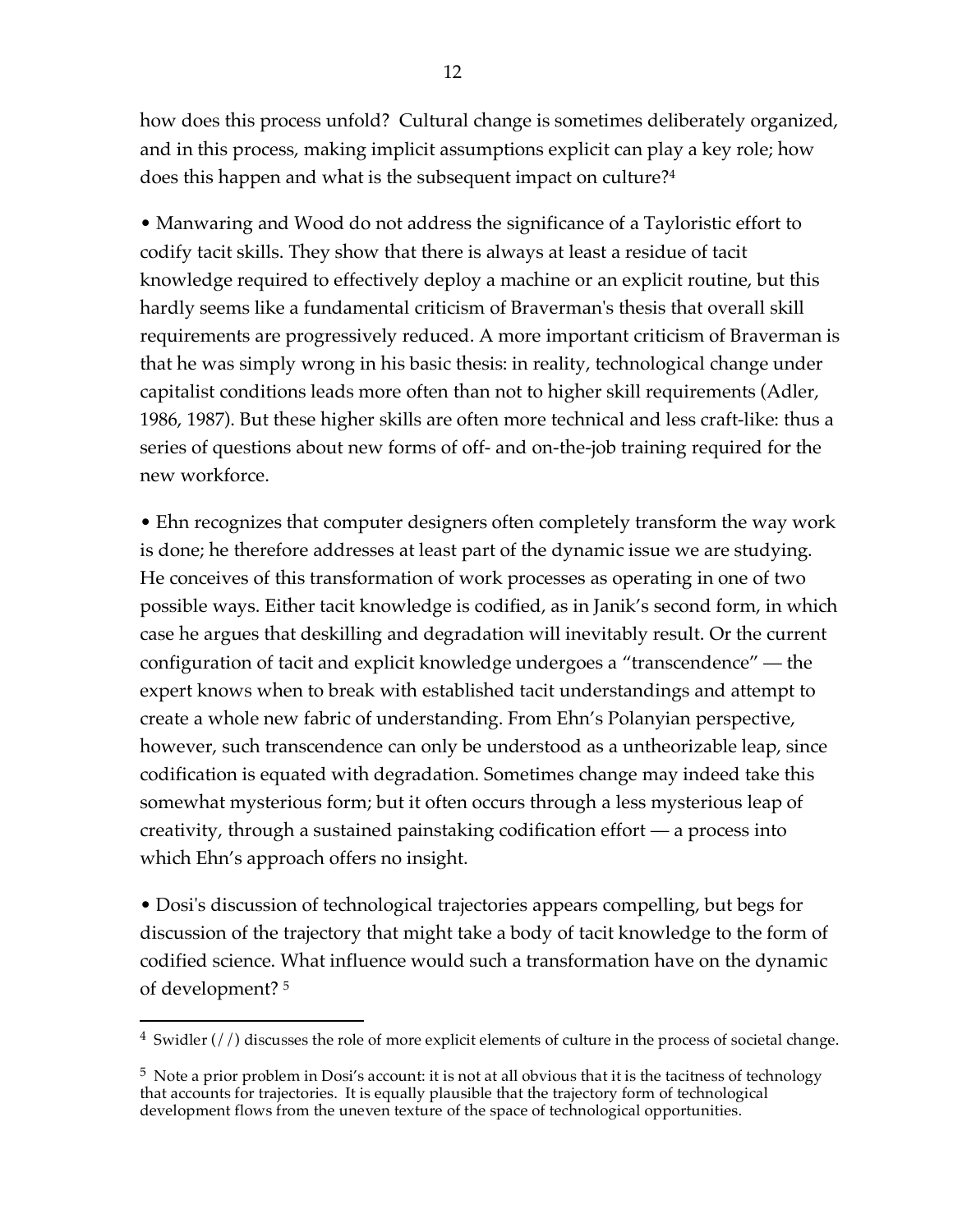• Teece's analysis of technology transfer seems clearly superior to accounts that fail to consider the transaction costs of transferring tacit knowledge. But his analysis remains a static comparison. In practice, the choice of transfer mechanisms might also be influenced by the likelihood that, within the relevant time horizon, tacit know-how would be transformed into explicit recipes. 6

• Finally, Nelson and Winter's analysis highlights the tacit routines that characterize organizational life. This leads to a more realistic model of economic growth. But what happens when these routines are made explicit? The more explicit statement of routines both reduces the dependence on individual actors and, presumably, improves the probability of successful implementation of new routines.

# **THE DYNAMIC RELATIONSHIP OF TACIT AND EXPLICIT KNOWLEDGE: AN HYPOTHESIS**

In this section, I will first briefly sketch one case of externalization that I have studied in manufacturing, that of the codification of "design for manufacturability" knowhow. I then use this example to sketch a conceptual model of the dynamic interrelationship of tacit and explicit knowledge.

## **DFM know-how: a case study of the transition from art to science**

 $\overline{a}$ 

A growing number of U.S. manufacturing companies are placing greater emphasis on ensuring an optimal fit between product design parameters and manufacturing process parameters — a fit that is commonly referred to as Design for Manufacturability (DFM). Better DFM fit ensures lower manufacturing cost, higher manufacturing quality, and faster manufacturing ramp-up.

A key mechanism for achieving DFM is the involvement of manufacturing engineers earlier in the product development cycle. But when manufacturing is invited to participate earlier in the design process, we sometimes find that they feel

 $6\sigma$  Note too, that both Dosi and Teece treat tacit and explicit knowledge as separate realms of knowledge. Thus, they see explicit knowledge as something that one organization can costlessly gain from another, but tacit knowledge as more firm specific. However, Polanyi saw tacit knowledge as integrally related to explicit knowledge; even explicit knowledge has a corresponding tacit element. Explicit knowledge is useless without a corresponding tacit understanding (c.f. Nonaka's internalization, Polanyi's indwelling). Teece oversimplifies even the comparative-statics problem.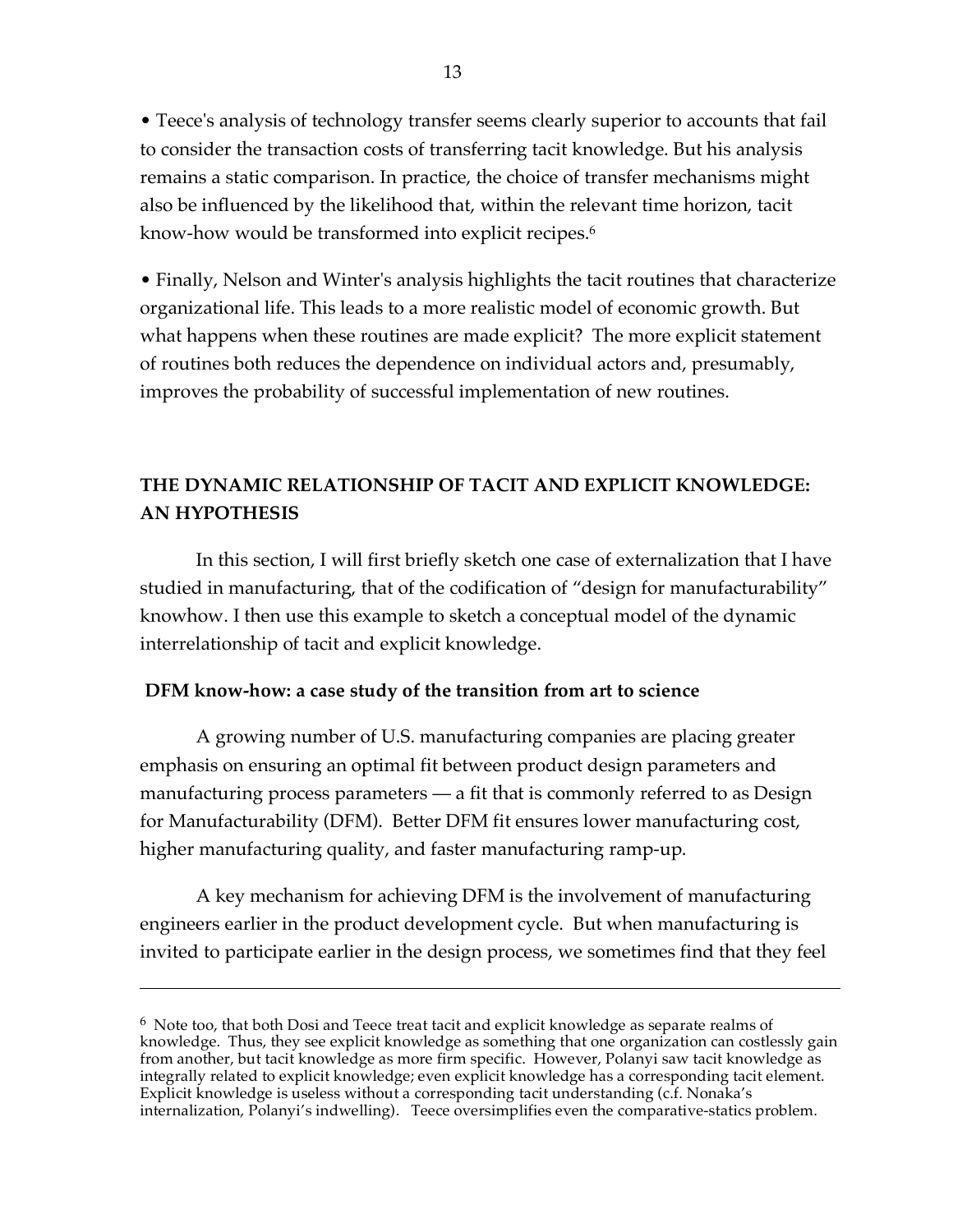that their knowledge of the manufacturing department's process capabilities is insufficient. In part, this is because much of that knowledge is in tacit form — it is experience-based know-how. To the extent that their knowledge of manufacturability is only tacit, manufacturing engineers have a hard time explaining their "feeling" that this design will work but that one won't. As organizations develop greater trust between product designers and manufacturing engineers, some of the tension around the value of such feelings is often defused since after all, these intuitive assessments are often the fruit of many years of experience — but the tacit form creates certain insuperable barriers to the refinement of DFM knowledge.

Two limitations are obvious:

• First, when this knowledge is in tacit form, manufacturing engineers can only respond to proposed designs — they find it difficult to articulate the envelope of manufacturing potential. The use of joint design teams is one way to facilitate access to manufacturability knowledge even when it is in tacit form. Making that knowledge more explicit as a set of producibility guidelines can enable design engineers to eliminate many of the simpler manufacturability problems, and can thus economize on design iterations and design team meetings.

• Second, when manufacturing knowledge is in tacit form, it is very difficult to pursue a program of deliberate refinement and testing.

We therefore find many DFM-conscious organizations devoting considerable resources to the objective of shifting the form of their manufacturability knowledgebase from the tacit to the science end of the spectrum. I discuss some elements of this codification effort in Adler (1992).

But I have also found that some managers and engineers assume that such a shift from tacit knowledge to science, if pursued far enough, could eliminate reliance on any element of tacit knowledge. Anecdotal evidence from my fieldwork as well as the experience of other codification efforts suggest that this assumption is most likely mistaken. First, not all the manufacturability knowledge will ever be captured in the producibility design rules. Second, even if both product and process design were fully scientific, the intelligent use of that scientific knowledge calls on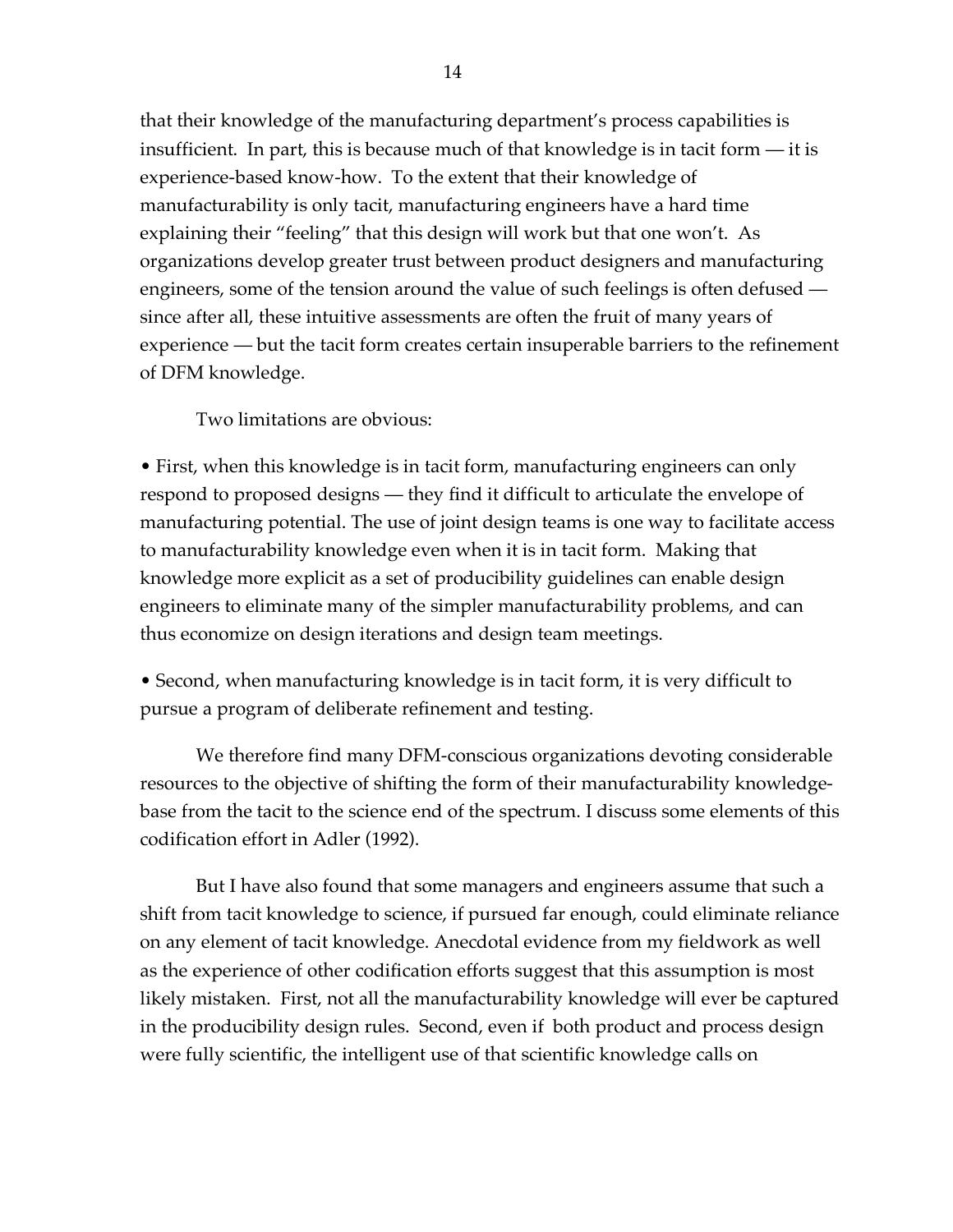judgement based on tacit knowledge. Third, as manufacturing evolves, tacit knowledge will be needed to know how to update and extend the design rules.

So we would expect organizations with world-class DFM to (a) maintain their use of product/process teams and/or (b) ensure that their product designers had enough exposure to manufacturing to give them the contextual knowledge needed to know when to rely on and when to override the producibility guidelines.

# **A model of the dynamic relationship between tacit and explicit knowledge**

We can use this case of DFM codification to develop a conceptual model of the change from tacit to explicit knowledge, and of the role of tacit knowledge in that process. Initially, at  $T_0$ , knowledge in the given field presents itself as entirely tacit. Through a process of investigation and documentation, this knowledge becomes more explicit. Nonaka has elsewhere (1991) characterized this process as a progression from metaphors to analogies to models, but it is not yet clear whether this proposition is generalizable. Whatever the process, the knowledge field at T1 now contains both explicit, codified forms of previously tacit knowledge and some residue of the old tacit knowledge that remains in tacit form. But now some new elements of tacit knowledge are needed to make sense of the newly explicated knowledge. Here, Polanyi's analysis seems plausible. Moreover, a third category of tacit knowledge would seem necessary — the tacit knowledge required to identify new opportunities for further codification. Here, too, Polanyi's analysis of the role of intuition in scientific discovery applies.

As knowledge progresses further, from codified heuristics (T1) to rigorous science (T2), a further series of changes seems likely. First, all three of the preceding categories of tacit knowledge persist, but their content will change somewhat. Second, the codified heuristics might be expected to undergo a similar transformation as tacit knowledge did in the first phase: some explicit heuristics remain in that form, as a residual; some new heuristics are developed to assist the deployment of the new scientific knowledge, and some new heuristics might emerge to guide the development of new science.

This externalization scenario — the synthesis of codified knowledge from tacit knowledge — represents the formation of science "from below" as it were. But Nonaka's analysis reminds us that there is a second scenario we must also consider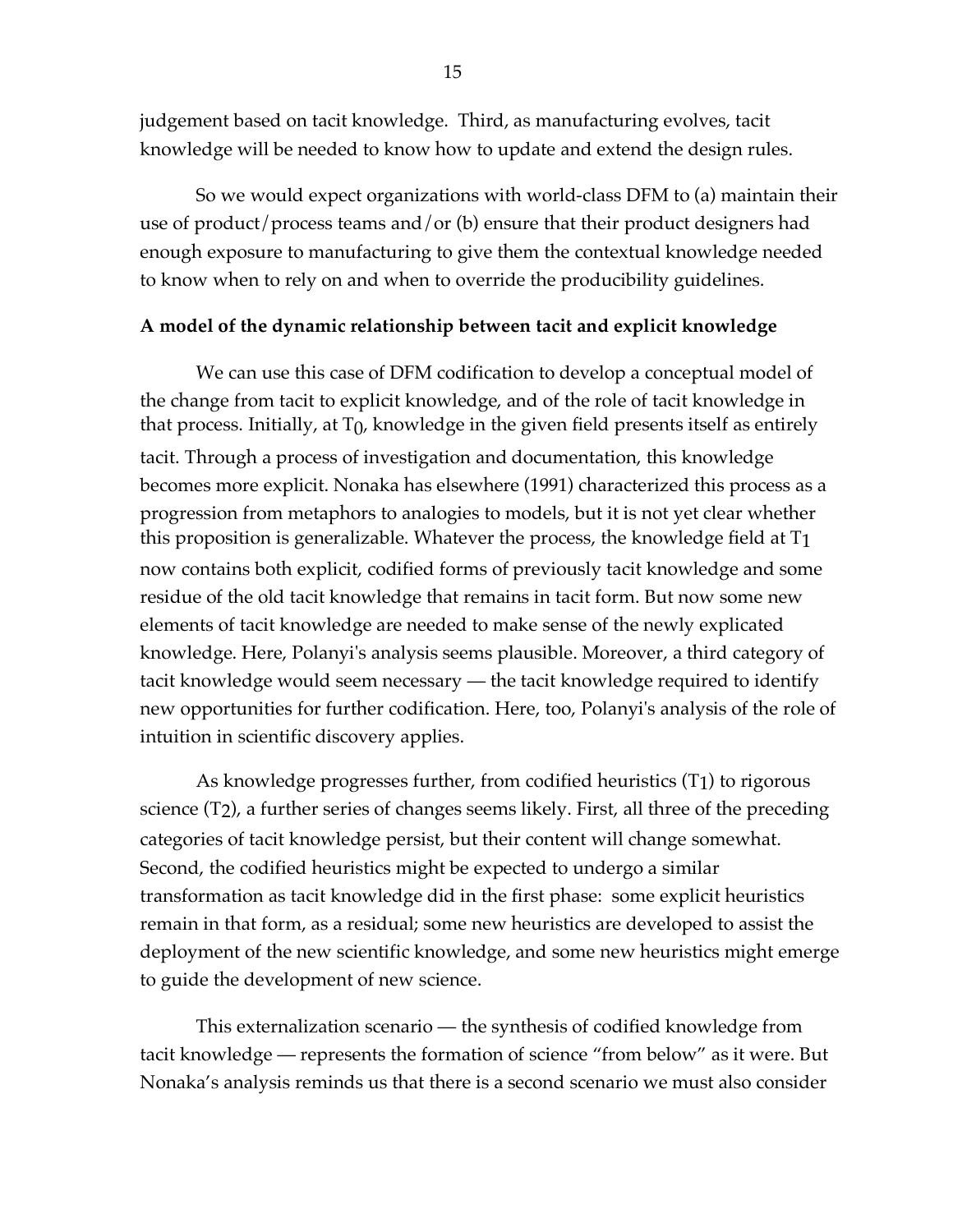— combination, which represents "revolution from above": here explicit scientific knowledge comes not from the formalization of currently tacit knowledge or from heuristics but from "elsewhere," from a relatively autonomous realm of science. Here, new explicit heuristics and new bodies of supporting tacit knowledge emerge as part of the "combination" process, in response to the recognition (a tacit function!) of the applications of an existing body of scientific knowledge.

Exhibit 1 summarizes this conceptual model.

## [PUT EXHIBIT 1 ABOUT HERE]

These two scenarios can be read as stylized versions of the long-standing debate of the relationship between science and technology (see Layton, 1971, 1974, 1976, 1979). If technology is construed as composed primarily of knowhow and heuristics, then the second scenario is the classic scenario in which technology is "merely" the application of science. Tacit knowledge is vital in this scenario, but only in enabling the recognition of science's applicability and in guiding the effective deployment of the new knowledge.

## **CONCLUSION**

These comments have focused on some of the conceptual underpinnings of Nonaka's essay rather than his model of the innovation process itself. But the distinction between tacit and explicit knowledge is a crucial one both for Nonaka's model and for a broad range of research efforts. Moreover, the question of the dynamic interaction between these two forms of knowledge is at the very heart of the process of technology management. Future research will hopefully further elucidate this interaction.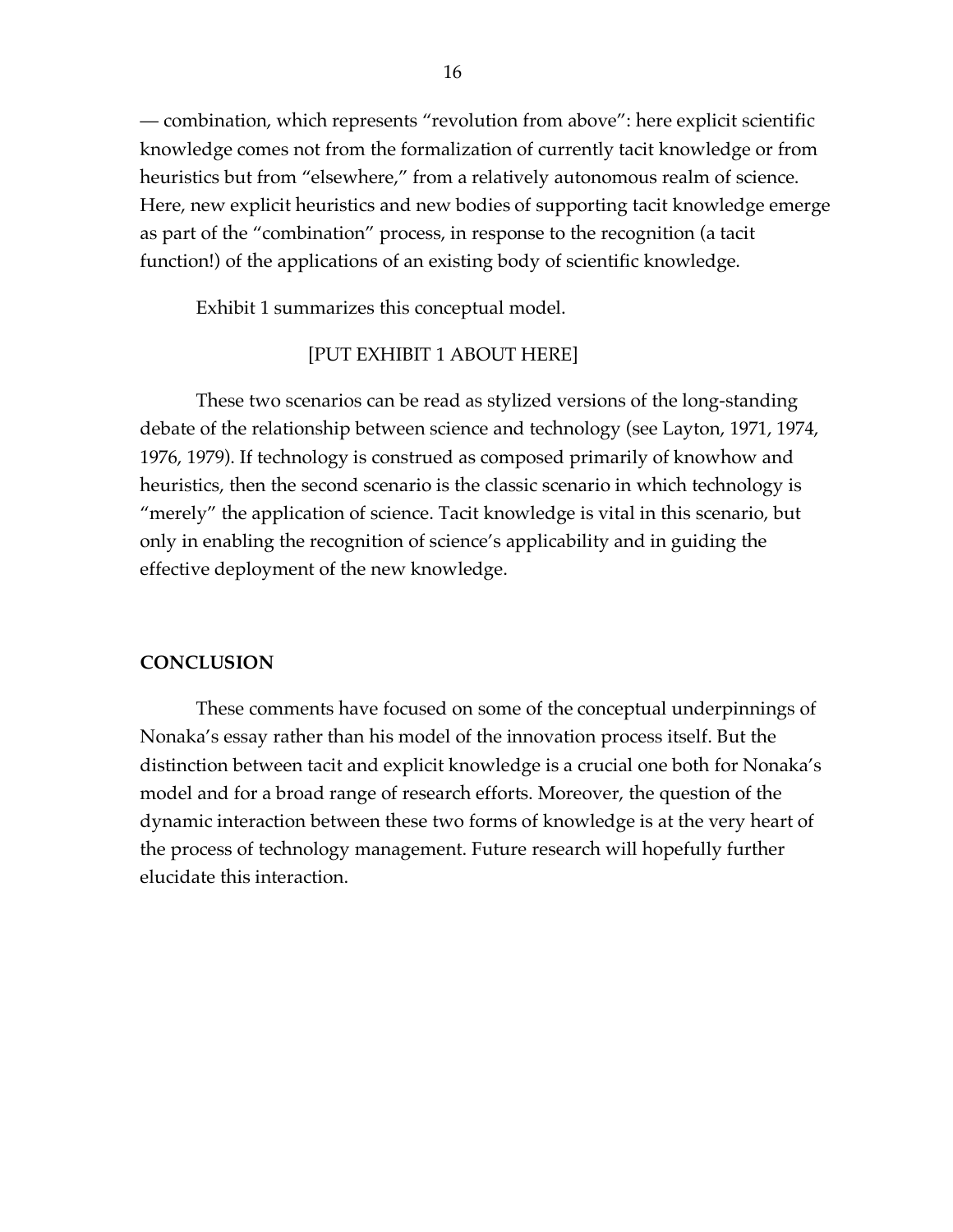### **REFERENCES**

- Adler. P. S., 1992, "Organizational Learning: The Case of Manufacturability Assurance in the Product Development Process," IBEAR Research Conference on Comparative Strategies for Change in the U.S. and Japan, University of Southern California, May 10-12.
- Adler, P.S., 1986, "New Technologies, New Skills." California Management Review, Fall, pp. 9-28.
- Adler, P.S., 1987, "Automation and Skill: New Directions." International Journal of Technology Management, 2, 5-6, pp. 761-772.
- Arrow, K., 1962, "Economic Welfare and the Allocation of Resources for Invention," in National Bureau of Economic Research, The Rate and Direction of Inventive Activity, Princeton, NJ: Princeton University Press.
- Braverman, H., 1974, Labor and Monopoly Capital, New York: Monthly Review Press.
- Burns, T. and G.M. Stalker, 1961, The Management of Innovation, London: Tavistock.
- Daft, R. L., and R. H. Lengel, 1986, "Organizational Information Requirements, Media Richness, and Structural Design," Management Science, 32, pp. 554-71.
- Dosi, G., 1982, "Technological paradigms and technological trajectories: A suggested interpretation of the determinants and directions of technical change," Research Policy 11(1982) pp. 147 - 162, North Holland Publishing Company.
- Dosi, G., 1988, "The nature of the innovative process," in Giovanni Dosi, Christopher Freeman, Richard Nelson, Gerald Silverberg, and Luc Soeter, eds., Technical Change and Economic Theory, London: Pinter, pp. 221-238.
- Dreyfus, H.L. and Dreyfus, S.D., 1986, Mind over Machine, Glasgow: Basil Blackwell.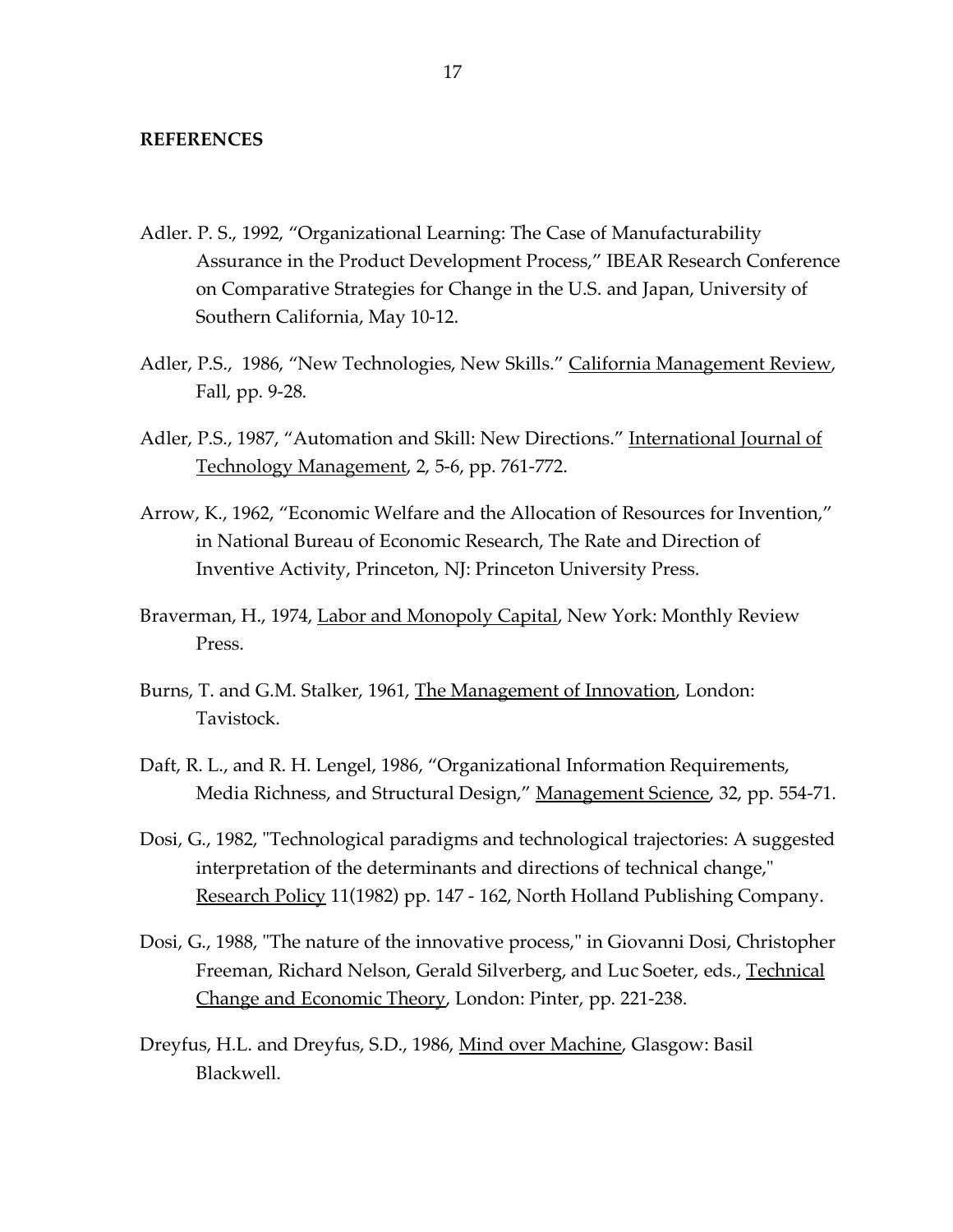- Ehn, P. 1988, Work-Oriented Design of Computer Artifacts, Stockholm: Arbetslivscentrum.
- Gelwick, R., 1977, The Way of Discovery: An Introduction to the Thought of Michael Polanyi, New York: Oxford University Press.
- Gerwin, D., 1981, "Relationships between structure and technology," in Paul C. Nystrom and William H. Starbuck, Handbook of Organizational Design, New York: Oxford U.P.
- Hall, R. H., 1987, Organizations: Structures, Processes and Outcomes, Englewood Cliffs, N.J.: Prentice Hall.
- Heidegger, M., 1962, Being and Time, New York: Harper and Row.
- Janik, A. 1986, Tacit Knowledge, Working Life and Scientific Method, Brenner Archive, Innsbruck University.
- Kuhn, T. S., 1963, in A. Crombie, ed., Scientific Change, New York: Basic Books.
- Kuhn, T. S., 1970, The Structure of Scientific Revolutions, 2nd ed., Chicago: University of Chicago Press.
- Layton, E. T., 1971, "Mirror Image Twins: The Communities of Science and Technology in 19th Century America," Technology and Culture, 12:4 (October 1971) pp. 562-580.
- Layton, E. T., 1974, "Technology as knowledge,: Technology and Culture, 15:1 (January 1974) pp. 31 - 41.
- Layton, E. T., 1976, "American Ideologies of Science and Engineering," Technology and Culture 17:4 (October 1976) pp. 688-701.
- Layton, E. T., 1979, "Scientific Technology, 1845-1900: The Hydraulic Turbine and the Origins of American Industrial Research," Technology and Culture, 20:1 (January 1979), pp. 64-89.
- Manwaring, T. and S. Wood, 1984, "The Ghost in the Machine: Tacit Skills in the Labor Process,: Socialist Review, Number 74, Volume 14:2 (March-April 1984).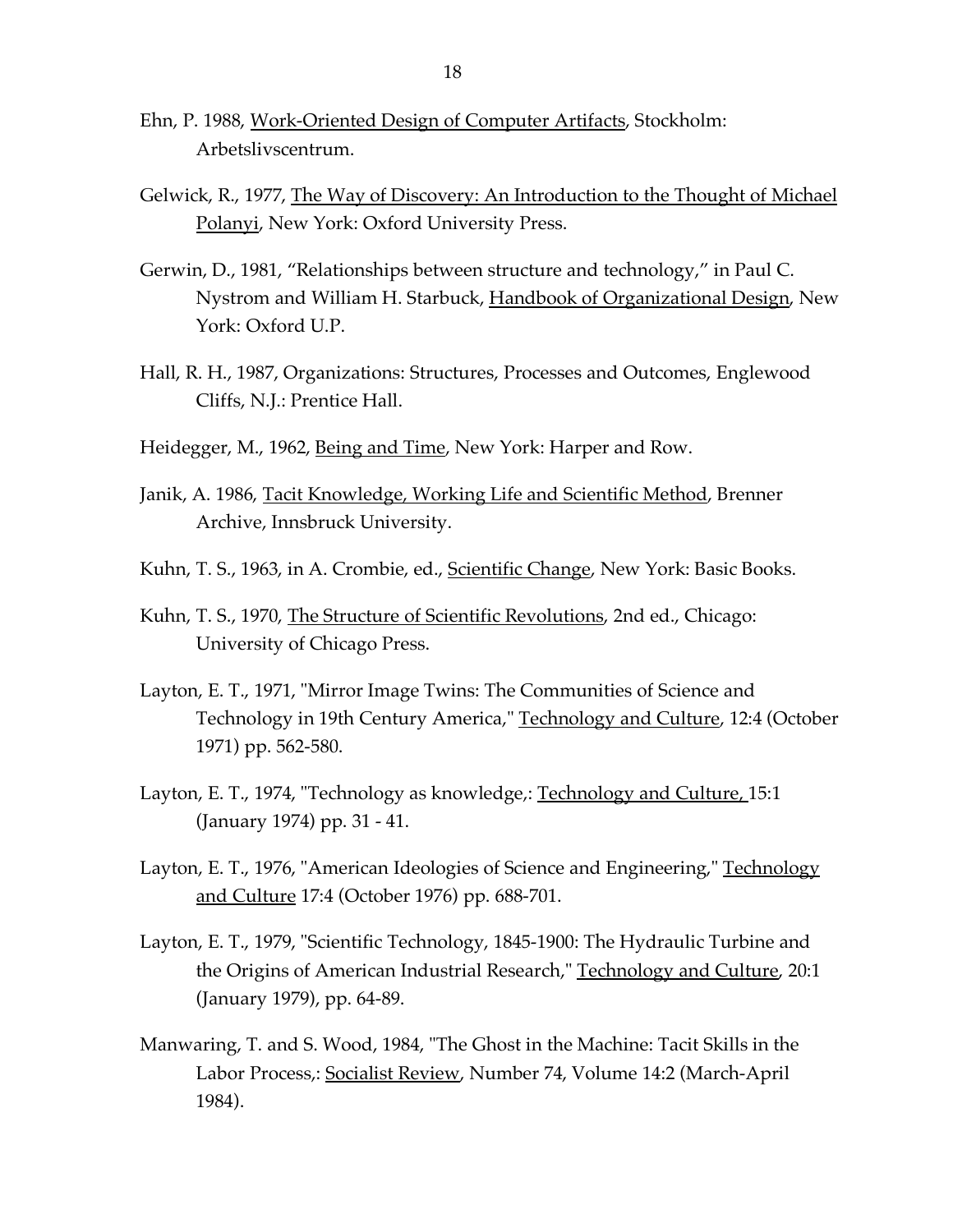- March, J. G. and H.A. Simon, 1958, Organizations, New York: Wiley.
- Nelson, R. R., and S. G. Winter, 1982, An Evolutionary Theory of Economic Change, Cambridge: Harvard University Press.
- Nonaka, I., 1991, "The Knowledge Creating Company," Harvard Business Review, November-December, pp. 96-104.
- Polanyi, M., 1958, Personal Knowledge: Towards a Post Critical Philosophy, Chicago: University of Chicago Press.
- Polanyi, M., 1966, The Tacit Dimension, Garden City, N.Y.: Doubleday Anchor.
- Schein, E. H., 1984, "Coming to a New Awareness of Organizational Culture," Sloan Management Review, Winter, pp. 3-15.
- Teece, D. J., 1988, "Technological change and the nature of the firm," in G. Dosi, et al., eds., op. cit.
- Winograd, T. and F. Flores, 1986, Understanding Computers and Cognition, Norwood: Ablex.
- Wittgenstein, L, 1953, Philosophical Investigations, Oxford: Basil Blackwell.